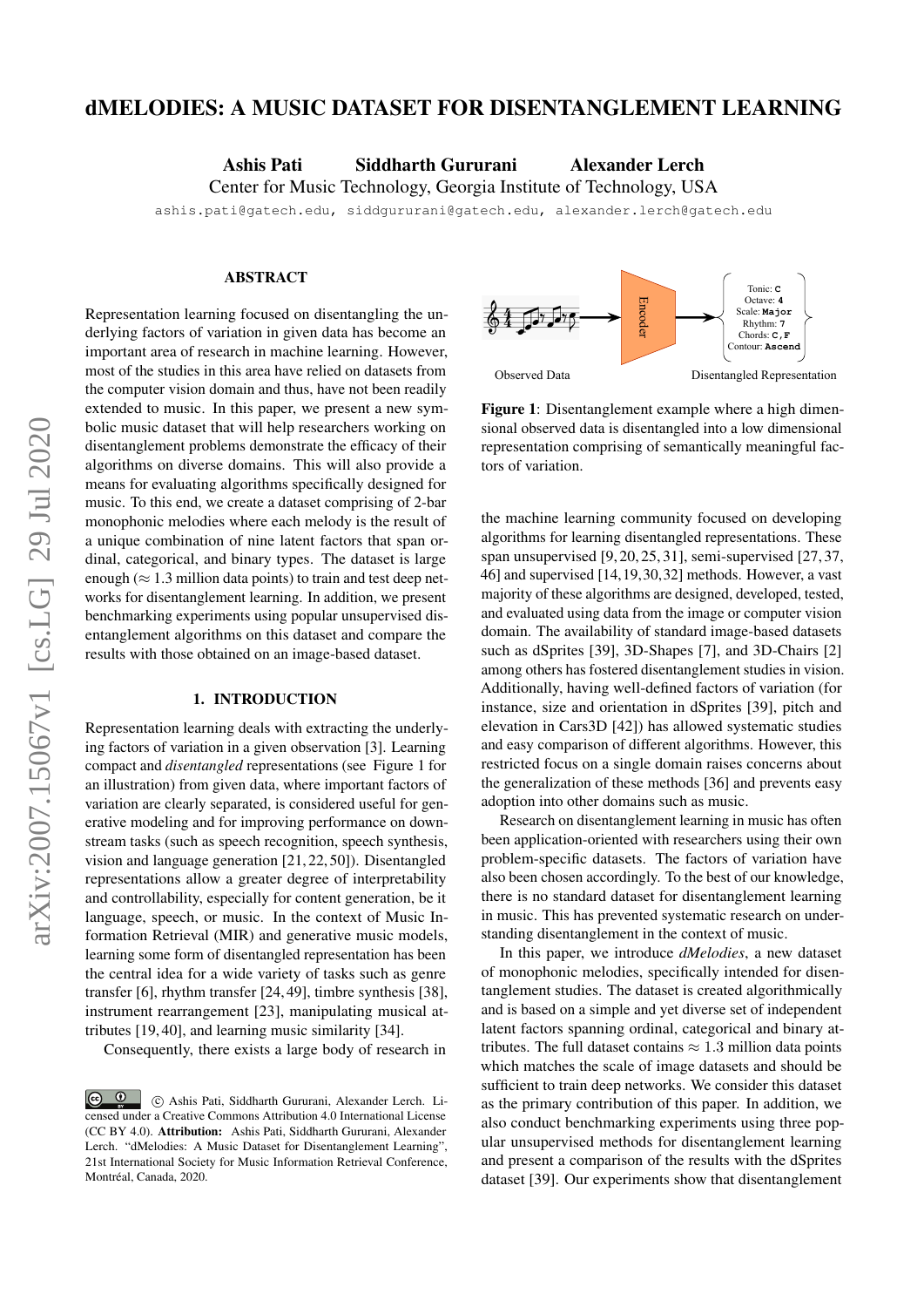learning methods do not directly translate between the image and music domains and having a music-focused dataset will be extremely useful to ascertain the generalizability of such methods. The dataset is available online  $<sup>1</sup>$  along with</sup> the code to reproduce our benchmarking experiments.<sup>2</sup>

# 2. MOTIVATION

In representation learning, given an observation x, the task is to learn a representation  $r(x)$  which "makes it easier to extract useful information when building classifiers or other predictors" [3]. The fundamental assumption is that any high-dimensional observation  $x \in \mathcal{X}$  (where  $\mathcal{X}$  is the dataspace) can be decomposed into a semantically meaningful low dimensional latent variable  $z \in \mathcal{Z}$  (where  $\mathcal Z$  is referred to as the latent space). Given a large number of observations in  $X$ , the task of disentanglement learning is to estimate this low dimensional latent space  $\mathcal Z$  by separating out the distinct factors of variation [3]. An ideal disentanglement method ensures that changes to a single underlying factor of variation in the data changes only a single factor in its representation [36]. From a generative modeling perspective, it is also important to learn the mapping from  $\mathcal Z$  to  $\mathcal X$ to enable better control over the generative process.

#### 2.1 Lack of diversity in disentanglement learning

Most state-of-the-art methods for unsupervised disentanglement learning are based on the Variational Auto-Encoder (VAE) [29] framework. The key idea behind these methods is that factorizing the latent representation to have an aggregated posterior should lead to better disentanglement [36]. This is achieved using different means, e.g., imposing constraints on the information capacity of the latent space [8, 20, 45], maximizing the mutual information between a subset of the latent code and the observations [10], and maximizing the independence between the latent variables [9, 25]. However, unsupervised methods for disentanglement learning are sensitive to inductive biases (such network architectures, hyperparameters, and random seeds) and consequently there is a need to properly evaluate such methods by using datasets from diverse domains [36].

Apart from unsupervised methods for disentanglement learning, there has also been some research on semisupervised [37, 46] and supervised [12, 15, 30, 32] learning techniques to manipulate specific attributes in the context of generative models. In these paradigms, a labeled loss is used in addition to the unsupervised loss. Available labels can be utilized in various ways. They can help with disentangling known factors (e.g., digit class in MNIST) from latent factors (e.g., handwriting style) [4], or supervising specific latent dimensions to map to specific attributes [19]. However, most of these approaches are evaluated using image domain datasets.

Tremendous interest from the machine learning community has led to the creation of benchmarking datasets (albeit image-based) specifically targeted towards disentanglement

learning such as dSprites [39], 3D-Shapes [7], 3D-chairs [2], MPI3D [16], most of which are artificially generated and have simple factors of variation. While one can argue that artificial datasets do not reflect real-world scenarios, the relative simplicity of these datasets is often desirable since they enable rapid prototyping.

#### 2.2 Lack of consistency in music-based studies

Representation learning has also been explored in the field of MIR. Much like images, learning better representations has been shown to work well for MIR tasks such as composer classification [5, 17], music tagging [11], and audioto-score alignment [33]. The idea of disentanglement has been particularly gaining traction in the context of interactive music generation models [6, 15, 40, 49]. Disentangling semantically meaningful factors can significantly improve the usefulness of music generation tools. Many researchers have independently tried to tackle the problem of disentanglement in the context of symbolic music by using different musically meaningful attributes such as genre [6], note density [19], rhythm [49], and timbre [38]. However, these methods and techniques have all been evaluated using different datasets which makes a direct comparison impossible. Part of the reason behind this lack of consistency is the difference in the problems that these methods were looking to address. However, the availability of a common dataset allowing researchers to easily compare algorithms and test their hypotheses will surely aid systematic research.

# 3. dMELODIES DATASET

The primary objective of this work is to create a simple dataset for music disentanglement that can alleviate some of the shortcomings mentioned in Section 2: first, researchers interested in disentanglement will have access to more diverse data to evaluate their methods, and second, research on music disentanglement will have the means for conducting systematic, comparable evaluation. This section describes the design choices and the methodology used for creating the proposed *dMelodies* dataset.

While core MIR tasks such as music transcription, or tagging focus more on analysis of audio signals, research on generative models for music has focused more on the symbolic domain. Considering most of the interest in disentanglement learning stems from research on generative models, we decided to create this dataset using symbolic music representations.

### 3.1 Design Principles

To enable objective evaluation of disentanglement algorithms, one needs to either know the ground-truth values of the underlying factors of variation for each data point, or be able to synthesize the data points based on the attribute values. The dSprites dataset [39], for instance, consists of single images of different 2-dimensional shapes with simple attributes specifying the position, scale and orientation of these shapes against a black background. The design of our

<sup>1</sup> https://github.com/ashispati/dmelodies\_dataset

<sup>2</sup> https://github.com/ashispati/dmelodies\_benchmarking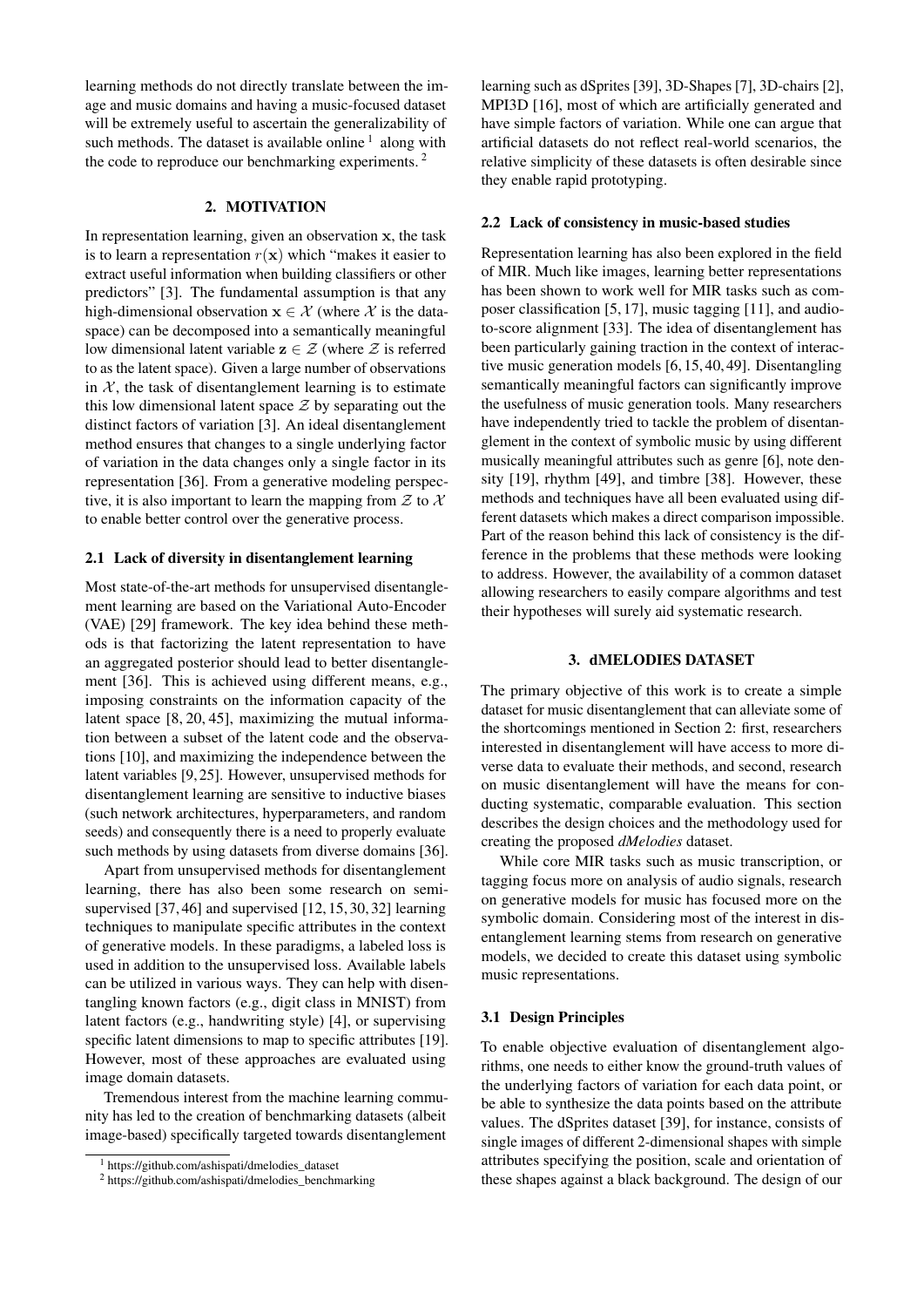dataset is loosely based on the dSprites dataset. The following principles were used to finalize other design choices:

- (a) The dataset should have a simple construction with homogenous data points and intuitive factors of variation. It should allow for easy differentiation between data points and have clearly distinguishable latent factors.
- (b) The factors of variation should be independent, i.e., changing any one factor should not cause changes to other factors. While this is not always true for realworld data, it enables consistent objective evaluation.
- (c) There should be a clear one-to-one mapping between the latent factors and the individual data points. In other words, each unique combination of the factors should result in a unique data point.
- (d) The factors of variation should be diverse. In addition, it would be ideal to have the factors span different types such as discrete, ordinal, categorical and binary.
- (e) Finally, the different combinations of factors should result in a dataset large enough to train deep neural networks. Based on size of the different image-based datasets [35,39], we would require a dataset of the order of at least a few hundred thousand data points.

# 3.2 Dataset Construction

Considering the design principles outlined above, we decided to focus on monophonic pitch sequences. While there are other options such as polyphonic or multi-instrumental music, the choice of monophonic melodies was to ensure simplicity. Monophonic melodies are a simple form of music uniquely defined by the pitch and duration of their note sequences. The pitches are typically based on the key or scale in which the melody is being played and the rhythm is defined by the onset positions of the notes.

Since the set of all possible monophonic melodies is very large and heterogeneous, the following additional constraints were imposed on the melody in order to enforce homogeneity and satisfy the other design principles:

- (a) Each melody is based on a scale selected from a finite set of allowed scales. This choice of scale also serves as one of the factors of variation. The melody will also be uniquely defined by the pitch class of the tonic (root pitch) and the octave number.
- (b) In order to constrain the space of all possible pitch patterns within a scale, we restrict each melody to be an arpeggio over the standard I-IV-V-I cadence chord pattern. Consequently, each melody consists of 12 notes (3 notes for each of the 4 chords).
- (c) In order to vary the pitch patterns, the direction of arpeggiation of each chord, i.e. up or down, is used as a latent factor. This choice adds a few binary factors of variation to the dataset.
- (d) The melodies are fixed to 2-bar sequences with 8th note as the minimum note duration. This makes the dataset uniform in terms of sequence lengths of the data points and also helps reduce the complexity of the sequences. 2-bar sequences have been used in other music generation studies as well [19, 44]. We use a tokenized data representation such that each melody is

| <b>Factor</b> | $#$ Options                 | <b>Notes</b>                                         |
|---------------|-----------------------------|------------------------------------------------------|
| Tonic         | 12                          | $C, C\#$ , D, through B                              |
| Octave        | 3                           | Octave 4, 5 and 6                                    |
| Scale         | 3                           | major, harmonic minor, and blues                     |
| Rhythm Bar 1  | 28                          | $\binom{8}{6}$ , based on onset locations of 6 notes |
| Rhythm Bar 2  | 28                          | $\binom{8}{6}$ , based on onset locations of 6 notes |
| Arp Chord 1   | 2                           | up/down, for Chord 1                                 |
| Arp Chord 2   | $\mathcal{D}_{\mathcal{L}}$ | up/down, for Chord 2                                 |
| Arp Chord 3   | $\mathcal{D}_{\mathcal{L}}$ | up/down, for Chord 3                                 |
| Arp Chord 4   | $\mathfrak{D}$              | up/down, for Chord 4                                 |

Table 1: Table showing the different factors of variation for the dMelodies dataset. Since all factors of variation are independent, the total dataset contains 1,354,752 unique melodies.

a sequence of length 16.

- (e) If we consider the space of all possible unique rhythms, the number of options will explode to  $\binom{16}{12}$  which will be significantly larger than other factors of variation. Hence, we choose to break the latent factor for rhythm into 2 independent factors: rhythm for bar 1 and bar 2.
- (f) The rhythm of a melody is based on the metrical onset position of the notes [47]. Consequently, rhythm is dependent on the number of notes. In order to keep rhythm independent from other factors, we constrain each bar to have 6 notes (play 2 chords) thereby obtaining  $\binom{8}{6}$  options for each bar.

Based on the above design choices, the dMelodies dataset consists of 2-bar monophonic melodies with 9 factors of variations listed in Table 1. The factors of variation were chosen to satisfy the design principles listed in Section 3.1. For instance, while melodic transformations such as repetition, inversion, retrograde would have made more musical sense, they did not allow creation of a largeenough dataset with independent factors of variation. The resulting dataset thus contains simple melodies which do not adequately reflect real-world musical data. A side-effect of this choice of factors is that some of them (such as arpeggiation direction and rhythm) affect only a specific part of the data. Since each unique combination of these factors results in a unique data point we get 1,354,752 unique melodies. Figure 2 shows one such melody from the dataset and its corresponding latent factors. The dataset is generated using the *music21* [13] python package.

# 4. BENCHMARKING EXPERIMENTS

In this section, we present benchmarking experiments to demonstrate the performance of some of the existing unsupervised disentanglement algorithms on the proposed dMelodies dataset and contrast the results with those obtained on the image-based dSprites dataset.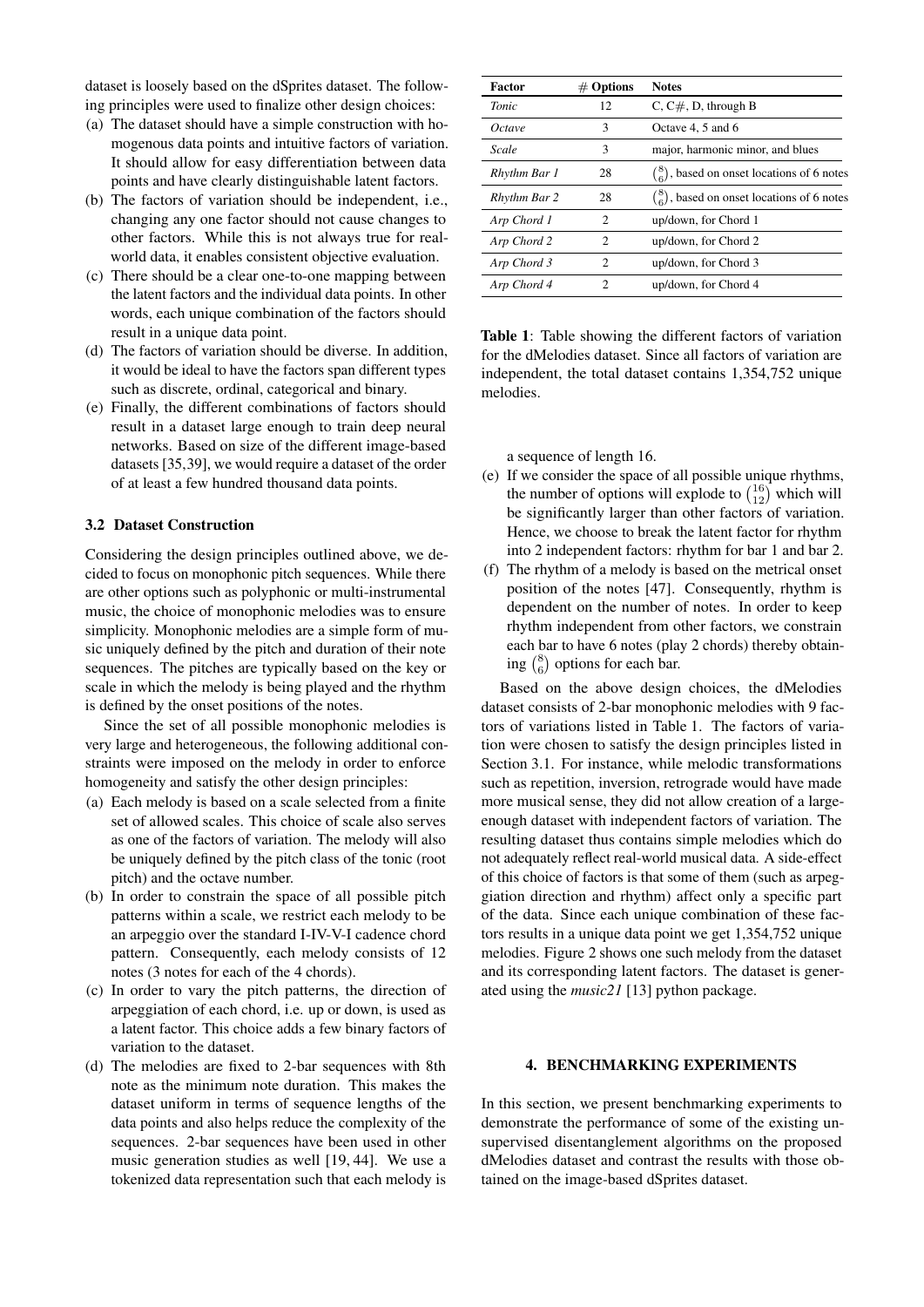

Figure 2: Example of a sample melody from the dMelodies dataset. Also shown are the values of the different latent factors. For rhythm latent factors, the shown value corresponds to the index from the rhythm dictionary.

# 4.1 Experimental Setup

We consider 3 different disentanglement learning methods:  $\beta$ -VAE [20], Annealed-VAE [8], and FactorVAE [25]. All these methods are based on different regularization terms applied to the VAE loss function.

#### *4.1.1 Data Representation*

We use a tokenized data representation [18] with the 8thnote as the smallest note duration. Each 8th note position is encoded with a token corresponding to the note name which starts on that position. A special continuation symbol ('\_\_') is used which denotes that the previous note is held. A special token is used for rest.

# *4.1.2 Model Architectures*

Two different VAE architectures are chosen to conduct these experiments. The first architecture (dMelodies-CNN) is based on Convolutional Neural Networks (CNNs) and is similar to those used for several image-based VAEs, except that we use 1-D convolutions. The second architecture (dMelodies-RNN) is based on a hierarchical recurrent model [41, 44]. Details of the model architectures are provided in the supplementary material.

# *4.1.3 Hyperparameters*

Each learning method has its own regularizing hyperparameter. For  $\beta$ -VAE, we use three different values of  $\beta \in \{0.2, 1.0, 4.0\}$ . This choice is loosely based on the notion of normalized- $\beta$  [20]. In addition, we force the KL-regularization only when the KL-divergence exceeds a fixed threshold  $\tau = 50$  [28, 44]. For Annealed-VAE, we fix  $\gamma = 1.0$  and use three different values of capacity,  $C \in \{25.0, 50.0, 75.0\}$ . For FactorVAE, we use the Annealed-VAE loss function with a fixed capacity ( $C = 50$ ), and choose three different values for  $\gamma \in \{1, 10, 50\}$ .

# *4.1.4 Training Specifications*

For each of the above methods, model, and hyperparameter combination, we train 3 models with different random seeds. To ensure consistency across training, all models are trained with a batch-size of 512 for 100 epochs. The ADAM optimizer [26] is used with a fixed learning rate of 1e−4,  $\beta_1 = 0.9, \beta_2 = 0.999$ , and  $\epsilon = 1e-8$ . For  $\beta$ -VAE and Annealed-VAE, we use 10 warm-up epochs where  $\beta = 0.0$ . After warm-up, the regularization hyperparameter ( $\beta$  for

 $\beta$ -VAE and C for Annealed-VAE) is annealed exponentially from 0.0 to their target values over 100000 iterations. For FactorVAE, we stick to the original implementation and do not anneal any of the parameters in the loss function. The VAE optimizer is the same as mentioned earlier. The Factor-VAE discriminator is optimized using ADAM with a fixed learning rate of 1e−4,  $\beta_1 = 0.8$ ,  $\beta_2 = 0.9$ , and  $\epsilon = 1e-8$ . We found that utilizing the original hyperparameters [25] for this optimizer led to unstable training on dMelodies.

For comparison with dSprites, we present the results for all the three methods using a CNN-based VAE architecture. The set of hyperparameters and other training configurations were kept the same for the dSprites dataset, except for the FactorVAE where we use the originally proposed loss function and discriminator optimizer hyperparameters, as the model does not converge otherwise.

#### *4.1.5 Disentanglement Metrics*

The following objective metrics for measuring disentanglement are used: (a) *Mutual Information Gap (MIG)* [9], which measures the difference of mutual information between a given latent factor and the top two dimensions of the latent space which share maximum mutual information with the factor, (b) *Modularity* [43], which measures if each dimension of the latent space depends on only one latent factor, and (c) *Separated Attribute Predictability (SAP)* [31], which measures the difference in the prediction error of the two most predictive dimensions of the latent space for a given factor. For each metric, the mean across all latent factors is used for aggregation. For consistency, standard implementations of the different metrics are used [36].

# 4.2 Experimental Results

#### *4.2.1 Disentanglement*

In this experiment, we present the comparative disentanglement performance of the different methods on dMelodies. The result for each method is aggregated across the different hyperparameters and random seeds. Figure 3 shows the results for all three disentanglement metrics. We group the trained models based on the architecture. The results for the dSprites dataset are also shown for comparison.

First, we compare the performance of different methods on dMelodies. Annealed-VAE shows better performance for MIG and SAP. These metrics indicate the ability of a method to ensure that each factor of variation is mapped to a single latent dimension. The performance in terms of Modularity is similar across the different methods. High Modularity indicates that each dimension of the latent space maps to only a single factor of variation. For dSprites, FactorVAE seems to be best method overall across metrics. However, the high variance in the results shows that choice of random seeds and hyperparameters is probably more important than the disentanglement method itself. This is in line with observations in previous studies [36].

Second, we observe no significant impact of model architecture on the disentanglement performance. For both the CNN and the hierarchical RNN-based VAE, the performance of all the different methods on dMelodies is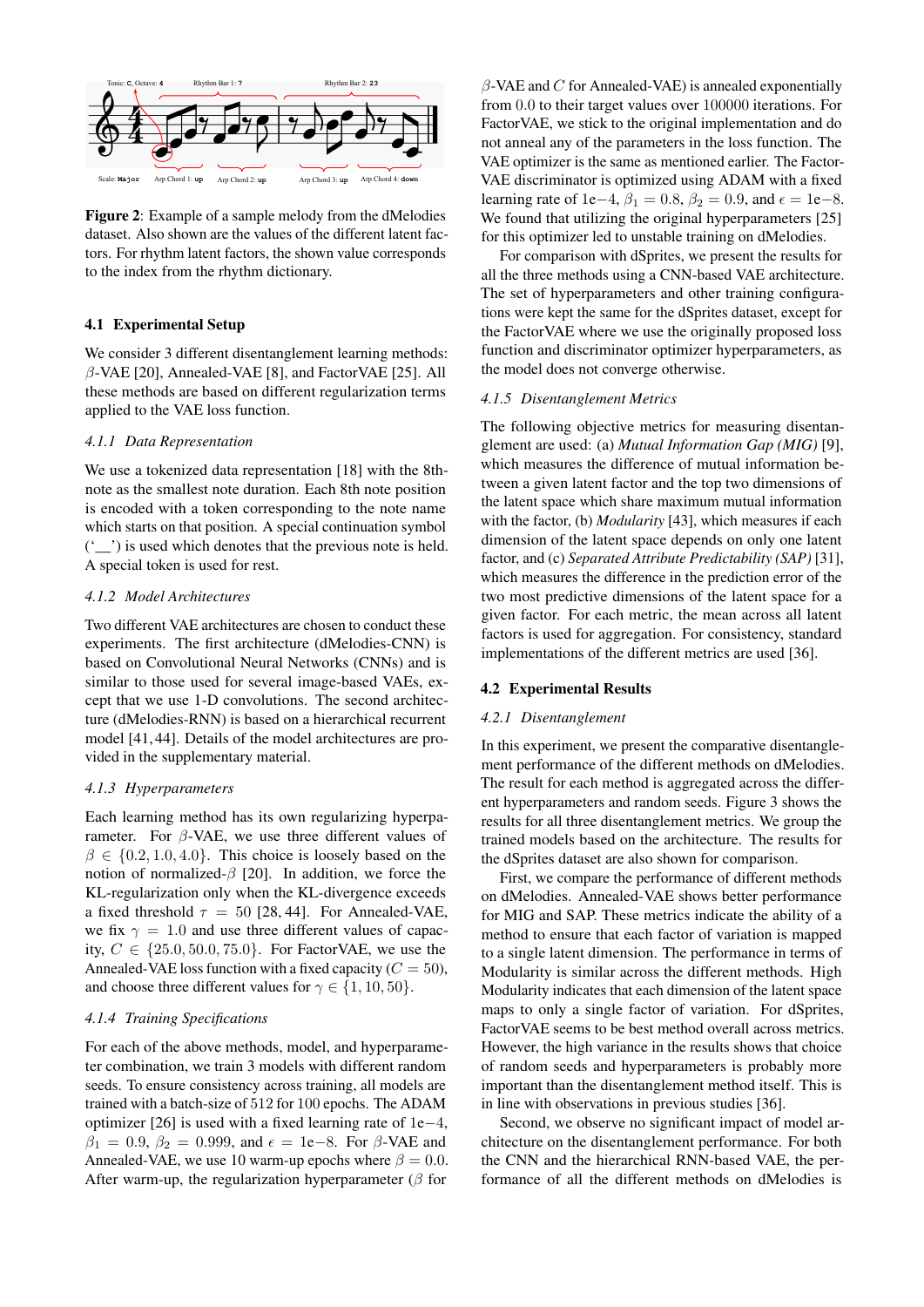

Figure 3: Overall disentanglement performance (higher is better) of different methods on the dMelodies and dSprites datasets. Individual points denote results for different hyperparameter and random seed combinations. Please refer to supplementary material Sec.2.1 for the best hyperparameter settings.



Figure 4: Overall reconstruction accuracies (higher is better) of the different methods on the dMelodies and dSprites datasets. Individual points denote results for different hyperparameter and random seed combinations.

comparable. This might be due to the relatively short sequence lengths used in dMelodies which do not fully utilize the capabilities of the hierarchical-RNN architecture (which has been shown to work well in learning long-term dependencies [44]). On the positive side, this indicates that the dMelodies dataset might be agnostic to the VAEarchitecture.

Finally, we compare differences in the performance between the two datasets. In terms of MIG and SAP, the performance for dSprites is slightly better (especially for Factor-VAE), while for Modularity, performance across both datasets is comparable. However, once again, the differences are not significant. Looking at the disentanglement metrics alone, one might be tempted to conclude that the different methods are domain invariant. However, as the next experiments will show, there are significant differences.

## *4.2.2 Reconstruction Fidelity*

From a generative modeling standpoint, it is important that along with better disentanglement performance we also retain good reconstruction fidelity. This is measured using the reconstruction accuracy shown in Figure 4. It is clear that all three methods fail to achieve a consistently good reconstruction accuracy on dMelodies.  $\beta$ -VAE gets an accuracy  $\geq 90\%$  for some hyperparameter values (more on this in

Section 4.2.3). However, both Annealed-VAE and Factor-VAE struggle to cross a median-accuracy of 40% (which would be unusable from a generative modeling perspective). The performance of the hierarchical RNN-based VAE is slightly better than the CNN-based architecture. In comparison, for dSprites, all three methods are able to consistently achieve better reconstruction accuracies.

# *4.2.3 Sensitivity to Hyperparameters*

The previous experiments presented aggregated results over the different hyperparameter values for each method. Next, we take a closer look at the individual impact of those hyperparameters, i.e., the effect of changing the hyperparameters on the disentanglement performance (MIG) and the reconstruction accuracy. Figure 5 shows this in the form of scatter plots. The ideal models should lie on the top right corner of the plots (with high values of both reconstruction accuracy and MIG).

Models trained on dMelodies are very sensitive to hyperparameter adjustments. This is especially true for reconstruction accuracy. For instance, increasing  $\beta$  for the  $\beta$ -VAE model improves MIG but severely reduces reconstruction performance. For Annealed-VAE and Factor-VAE there is a wider spread in the scatter plots. For Annealed-VAE, having a high capacity C seems to marginally improve reconstruction (especially for the recurrent VAE). For FactorVAE, increasing  $\gamma$  leads to a drop in both disentanglement and reconstruction.

Contrast this with the scatter plots for dSprites. For all three methods, the hyperparameters seem to only significantly affect the disentanglement performance. For instance, increasing  $\beta$  and  $\gamma$  (for  $\beta$ -VAE and FactorVAE, respectively) result in clear improvement in MIG. More importantly, however, there is no adverse impact on the reconstruction accuracy.

# *4.2.4 Factor-wise Disentanglement*

We also looked at how the individual factors of variation are disentangled. We consider the  $\beta$ -VAE model for this since it has the highest reconstruction accuracy. Figure 6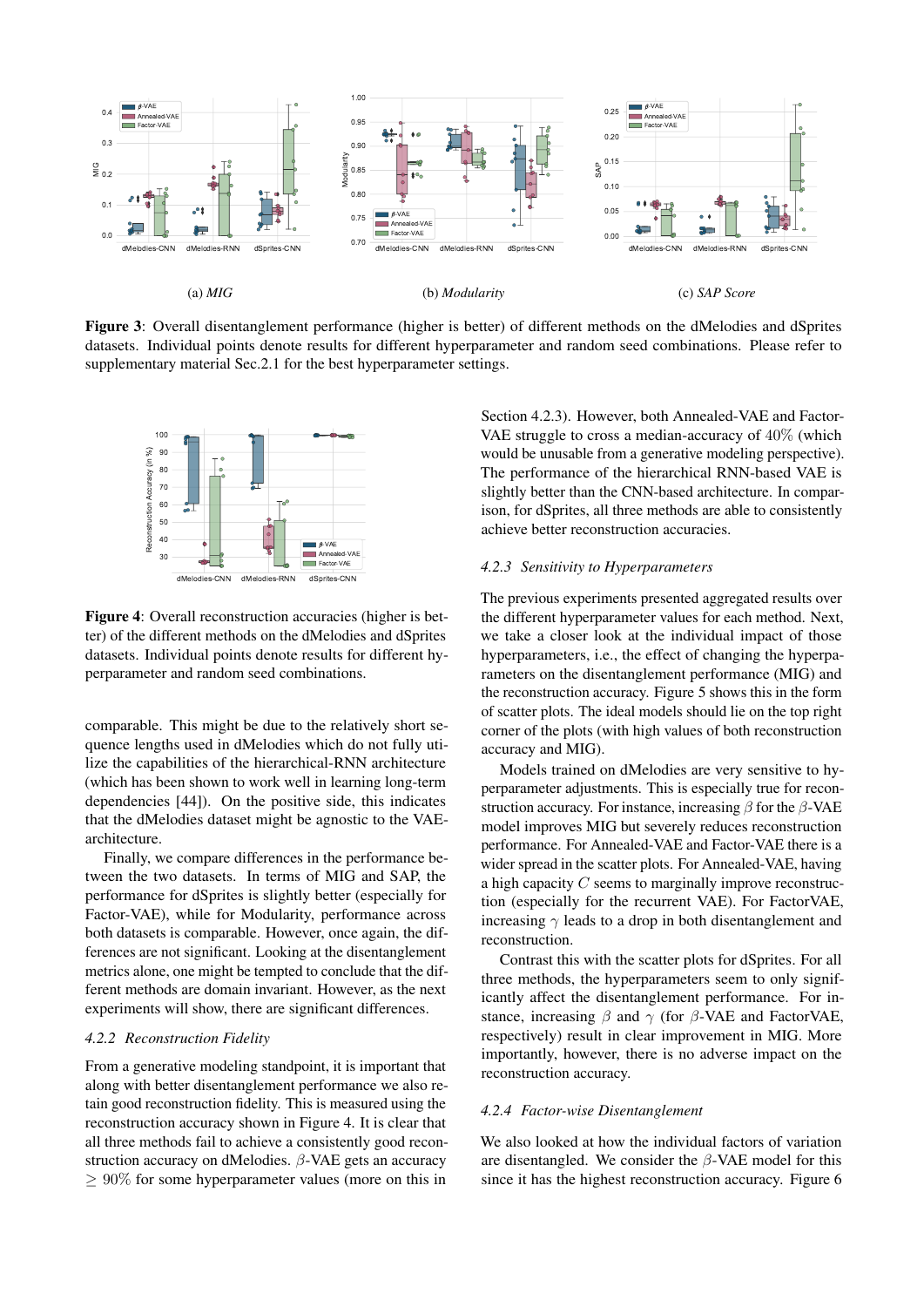

Figure 5: Effect of the hyperparameters on the different disentanglement methods. Overall, for improving disentanglement on dMelodies results in severe drop in reconstruction accuracy. The dSprites dataset does not suffer from this drawback.



**Figure 6:** Factor-wise MIG for the  $\beta$ -VAE method.

shows the factor-wise *MIG* for both the CNN and RNNbased models. Factors corresponding to octave and rhythm are disentangled better. This is consistent with some recent research on disentangling rhythm [24, 49]. In contrast, the factors corresponding to the arpeggiation direction perform the worst. This might be due to their binary type. Similar analysis for the dSprites dataset reveals better disentanglement for the scale and position based factors. Additional results are provided in the supplementary material.

# 5. DISCUSSION

As mentioned in Section 2, disentanglement techniques have been shown to be sensitive to the choice of hyperparameters and random seeds [36]. The results obtained in our benchmarking experiments in the previous section using dMelodies seem to ascertain this even further. We find that methods which work well for image-based datasets do not extend directly to the music domain. When moving between domains, not only do we have to tune hyperparameters separately, but the model behavior may vary significantly when hyperparameters are changed. For instance, reconstruction fidelity is hardly effected by hyperparameter choice in the case of dSprites while for dMelodies it varies significantly. While sensitivity to hyperparameters is expected in neural networks, this is also one of the main reasons for evaluating methods on more than one dataset, preferably from multiple domains.

Some aspects of the dataset design, especially the na-

ture of the factors of variation, might have affected our experimental results. While the factors of variation in dSprites are continuous (except the shape attribute), those for dMelodies span different data-types (categorical, ordinal and binary). This might make other types of models (such as VQ-VAEs [48]) more suitable. Another consideration is that some factors of variation (such as the arpeggiation direction and rhythm) effect only a part of the data. However, the effect of this on the disentanglement performance needs further investigation since we get good performance for rhythm but poor performance for arpeggiation direction.

Unsupervised methods for disentanglement learning have their own limitations and some degree of supervision might actually be essential [36]. It is still unclear if it is possible to develop general domain-invariant disentanglement methods. Consequently, supervised and semi-supervised methods have been garnering more attention [4, 19, 37, 40]. The dMelodies dataset can also be used to explore such methods for music-based tasks. There has been some work recently in disentangling musical attributes such as rhythm and melodic contours which are considered important from an interactive music generation perspective [1,40,49]. Apart from the designed latent factors of variation, other lowlevel musical attributes such as rhythmic complexity and contours can also be computationally extracted using this dataset to meet task-specific requirements.

#### 6. CONCLUSION

This paper addresses the need for more diverse modes of data for studying disentangled representation learning by introducing a new music dataset for the task. The *dMelodies* dataset comprises of more than 1 million data points of 2-bar melodies. The dataset is constructed based on fixed rules that maintain independence between different factors of variation, thus enabling researchers to use it for studying disentanglement learning. Benchmarking experiments conducted using popular disentanglement learning methods show that existing methods do not achieve performance comparable to those obtained on an analogous image-based dataset. This showcases the need for further research on domain-invariant algorithms for disentanglement learning.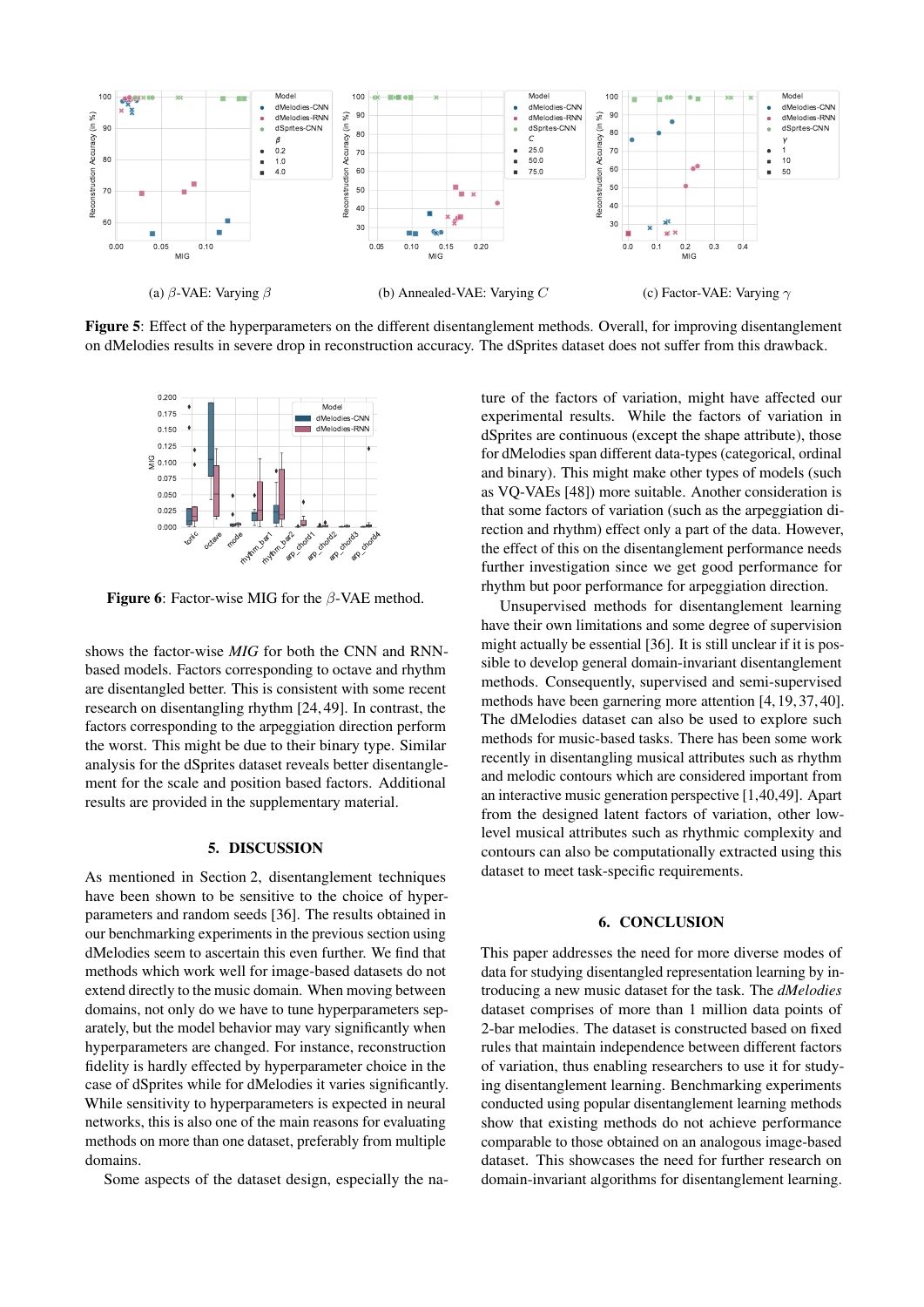# 7. ACKNOWLEDGMENT

The authors would like to thank Nvidia Corporation for their donation of a Titan V awarded as part of the GPU (Graphics Processing Unit) grant program which was used for running several experiments pertaining to this research.

# 8. REFERENCES

- [1] Taketo Akama. Controlling Symbolic Music Generation Based On Concept Learning From Domain Knowledge. In *Proc. of 20th International Society for Music Information Retrieval Conference (ISMIR)*, Delft, The Netherlands, 2019.
- [2] Mathieu Aubry, Daniel Maturana, Alexei A. Efros, Bryan C. Russell, and Josef Sivic. Seeing 3D Chairs: Exemplar Part-based 2D-3D Alignment using a Large Dataset of CAD Models. In *Proc. of IEEE Conference on Computer Vision and Pattern Recognition (CVPR)*, pages 3762–3769, Columbus, Ohio, USA, 2014.
- [3] Yoshua Bengio, Aaron Courville, and Pascal Vincent. Representation Learning: A Review and New Perspectives. *IEEE Transactions on Pattern Analysis and Machine Intelligence*, 35(8), 2013.
- [4] Diane Bouchacourt, Ryota Tomioka, and Sebastian Nowozin. Multi-Level Variational Autoencoder: Learning Disentangled Representations From Grouped Observations. In *Proc. of 32nd AAAI Conference on Artificial Intelligence*, New Orleans, USA, 2018.
- [5] Mason Bretan and Larry Heck. Learning semantic similarity in music via self-supervision. In *Proc. of 20th International Society for Music Information Retrieval Conference (ISMIR)*, Delft, The Netherlands, 2019.
- [6] Gino Brunner, Andres Konrad, Yuyi Wang, and Roger Wattenhofer. MIDI-VAE: Modeling Dynamics and Instrumentation of Music with Applications to Style Transfer. In *Proc. of 19th International Society for Music Information Retrieval Conference (ISMIR)*, Paris, France, 2018.
- [7] Chris Burgess and Kim Hyunjik. 3d-shapes Dataset. https://github.com/deepmind/3d-shapes, February 2020. last accessed, 2nd April 2020.
- [8] Christopher P. Burgess, Irina Higgins, Arka Pal, Loic Matthey, Nick Watters, Guillaume Desjardins, and Alexander Lerchner. Understanding disentangling in β-VAE. In *NIPS Workshop on Learning Disentangled Representations*, Long Beach, California, USA, 2017.
- [9] Ricky T. Q. Chen, Xuechen Li, Roger Grosse, and David Duvenaud. Isolating Sources of Disentanglement in Variational Autoencoders. In *Advances in Neural Information Processing Systems 31 (NeurIPS)*, Montréal, Canada, 2018.
- [10] Xi Chen, Yan Duan, Rein Houthooft, John Schulman, Ilya Sutskever, and Pieter Abbeel. InfoGAN: Interpretable Representation Learning by Information Maximizing Generative Adversarial Nets. In *Advances in Neural Information Processing Systems 29 (NeurIPS)*, pages 2172–2180, Barcelona, Spain, 2016.
- [11] Keunwoo Choi, György Fazekas, Mark B. Sandler, and Kyunghyun Cho. Transfer learning for music classification and regression tasks. In *Proc. of 18th International Society for Music Information Retrieval Conference (IS-MIR)*, pages 141–149, Suzhou, China, 2017.
- [12] Marissa Connor and Christopher Rozell. Representing closed transformation paths in encoded network latent space. In *Proc. of 34th AAAI Conference on Artificial Intelligence*, New York, USA, 2020.
- [13] Michael Scott Cuthbert and Christopher Ariza. music21: A Toolkit for Computer-Aided Musicology and Symbolic Music Data. In *Proc. of 11th International Society for Music Information Retrieval Conference (ISMIR)*, Utrecht, The Netherlands, 2010.
- [14] Chris Donahue, Zachary C. Lipton, Akshay Balsubramani, and Julian McAuley. Semantically Decomposing the Latent Spaces of Generative Adversarial Networks. In *Proc. of 6th International Conference on Learning Representations (ICLR)*, Vancouver, Canada, 2018.
- [15] Jesse Engel, Matthew Hoffman, and Adam Roberts. Latent Constraints: Learning to Generate Conditionally from Unconditional Generative Models. In *Proc. of 5th International Conference on Learning Representations (ICLR)*, Toulon, France, 2017.
- [16] Muhammad Waleed Gondal, Manuel Wüthrich, Đorđe Miladinovic, Francesco Locatello, Martin Breidt, ´ Valentin Volchkov, Joel Akpo, Olivier Bachem, Bernhard Schölkopf, and Stefan Bauer. On the transfer of inductive bias from simulation to the real world: a new disentanglement dataset. In *Advances in Neural Information Processing Systems 32 (NeurIPS)*, pages 15740– 15751, 2019.
- [17] Siddharth Gururani, Alexander Lerch, and Mason Bretan. A comparison of music input domains for selfsupervised feature learning. In *Proc. of ICML Workshop on Machine Learning for Music Discovery Workshop (ML4MD), Extended Abstract*, Long Beach, California, USA, 2019.
- [18] Gaëtan Hadjeres, François Pachet, and Frank Nielsen. DeepBach: A steerable model for Bach chorales generation. In *Proc. of 34th International Conference on Machine Learning (ICML)*, pages 1362–1371, Sydney, Australia, 2017.
- [19] Gaëtan Hadjeres, Frank Nielsen, and Francois Pachet. GLSR-VAE: Geodesic latent space regularization for variational autoencoder architectures. In *Proc. of IEEE Symposium Series on Computational Intelligence (SSCI)*, pages 1–7, Hawaii, USA, 2017.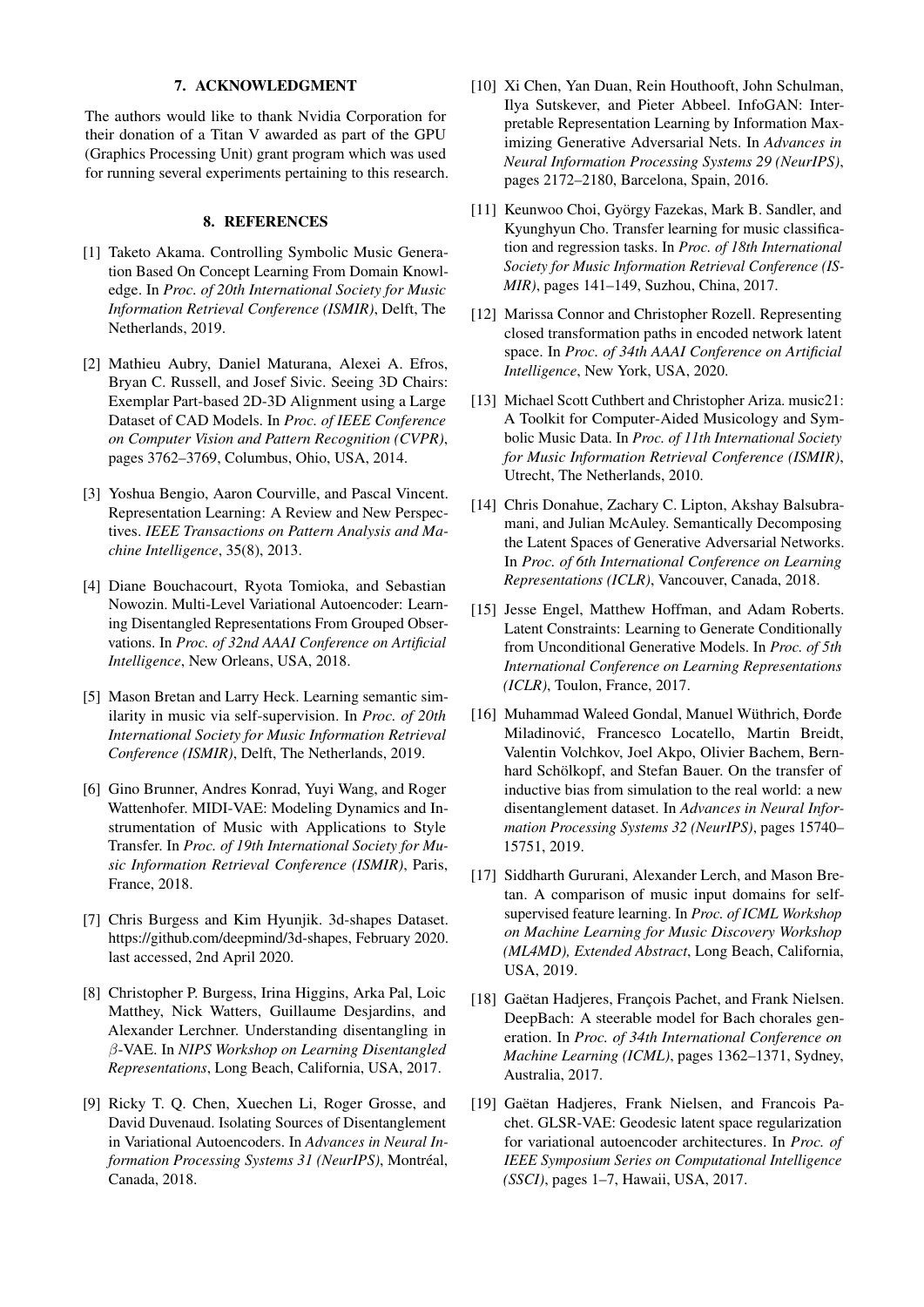- [20] Irina Higgins, Loïc Matthey, Arka Pal, Christopher Burgess, Xavier Glorot, Matthew M. Botvinick, Shakir Mohamed, and Alexander Lerchner. β-VAE: Learning Basic Visual Concepts with a Constrained Variational Framework. In *Proc. of 5th International Conference on Learning Representations (ICLR)*, Toulon, France, 2017.
- [21] Wei-Ning Hsu, Yu Zhang, and James Glass. Unsupervised learning of disentangled and interpretable representations from sequential data. In *Advances in Neural Information Processing Systems 30 (NeurIPS)*, Long Beach, California, USA, 2017.
- [22] Wei-Ning Hsu, Yu Zhang, Ron J. Weiss, Yu-An Chung, Yuxuan Wang, Yonghui Wu, and James R. Glass. Disentangling correlated speaker and noise for speech synthesis via data augmentation and adversarial factorization. In *Proc. of IEEE International Conference on Acoustics, Speech and Signal Processing, ICASSP 2019*, Brighton, United Kingdom, 2019.
- [23] Yun-Ning Hung, I-Tung Chiang, Yi-An Chen, and Yi-Hsuan Yang. Musical composition style transfer via disentangled timbre representations. In *Proc. of 28th International Joint Conference on Artificial Intelligence (IJCAI)*, Macao, China, 2020.
- [24] Junyan Jiang, Gus G Xia, Dave B Carlton, Chris N Anderson, and Ryan H Miyakawa. Transformer vae: A hierarchical model for structure-aware and interpretable music representation learning. In *Proc. of IEEE International Conference on Acoustics, Speech and Signal Processing (ICASSP)*, pages 516–520, Barcelona, Spain, 2020.
- [25] Hyunjik Kim and Andriy Mnih. Disentangling by Factorising. In *Proc. of 35th International Conference on Machine Learning (ICML)*, Stockholm, Sweeden, 2018.
- [26] Diederik P. Kingma and Jimmy Ba. Adam: A Method for Stochastic Optimization. In *Proc. of 3rd International Conference on Learning Representations (ICLR)*, San Diego, USA, 2015.
- [27] Diederik P. Kingma, Danilo J. Rezende, Shakir Mohamed, and Max Welling. Semi-supervised learning with deep generative models. In *Advances in Neural Information Processing Systems 27 (NeurIPS)*, Montréal, Canada, 2014.
- [28] Diederik P. Kingma, Tim Salimans, Rafal Jozefowicz, Xi Chen, Ilya Sutskever, and Max Welling. Improved Variational Inference with Inverse Autoregressive Flow. In *Advances in Neural Information Processing Systems 29 (NeurIPS)*, pages 4743–4751, Barcelona, Spain, 2016.
- [29] Diederik P. Kingma and Max Welling. Auto-Encoding Variational Bayes. In *Proc. of 2nd International Conference on Learning Representations (ICLR)*, Banff, Canada, 2014.
- [30] Tejas D Kulkarni, William F. Whitney, Pushmeet Kohli, and Josh Tenenbaum. Deep Convolutional Inverse Graphics Network. In *Advances in Neural Information Processing Systems 28 (NeurIPS)*, pages 2539–2547, Montréal, Canada, 2015.
- [31] Abhishek Kumar, Prasanna Sattigeri, and Avinash Balakrishnan. Variational Inference of Disentangled Latent Concepts from Unlabeled Observations. In *Proc. of 5th International Conference of Learning Representations (ICLR)*, Toulon, France, 2017.
- [32] Guillaume Lample, Neil Zeghidour, Nicolas Usunier, Antoine Bordes, Ludovic Denoyer, and Marc'Aurelio Ranzato. Fader Networks:Manipulating Images by Sliding Attributes. In *Advances in Neural Information Processing Systems 30 (NeurIPS)*, pages 5967–5976, Long Beach, California, USA, 2017.
- [33] Stefan Lattner, Monika Dörfler, and Andreas Arzt. Learning complex basis functions for invariant representations of audio. In *Proc. of 20th International Society for Music Information Retrieval Conference (ISMIR)*, Delft, The Netherlands, 2019.
- [34] Jongpil Lee, Nicholas J. Bryan, Justin Salamon, Zeyu Jin, and Juhan Nam. Disentangled multidimensional metric learning for music similarity. In *Proc. of IEEE International Conference on Acoustics, Speech and Signal Processing (ICASSP)*, pages 6–10, Barcelona, Spain, 2020.
- [35] Ziwei Liu, Ping Luo, Xiaogang Wang, and Xiaoou Tang. Deep Learning Face Attributes in the Wild. In *Proc. of IEEE International Conference on Computer Vision (ICCV)*, pages 3730–3738, Santiago, Chile, 2015.
- [36] Francesco Locatello, Stefan Bauer, Mario Lucic, Gunnar Rätsch, Sylvain Gelly, Bernhard Schölkopf, and Olivier Bachem. Challenging Common Assumptions in the Unsupervised Learning of Disentangled Representations. In *Proc. of 36th International Conference on Machine Learning (ICML)*, Long Beach, California, USA, 2019.
- [37] Francesco Locatello, Michael Tschannen, Stefan Bauer, Gunnar Rätsch, Bernhard Schölkopf, and Olivier Bachem. Disentangling factors of variations using few labels. In *Proc. of 8th International Conference on Learning Representations (ICLR)*, Addis Ababa, Ethiopia, 2020.
- [38] Yin-Jyun Luo, Kat Agres, and Dorien Herremans. Learning disentangled representations of timbre and pitch for musical instrument sounds using gaussian mixture variational autoencoders. In *Proc. of 20th International Society for Music Information Retrieval Conference (ISMIR)*, Delft, The Netherlands, 2019.
- [39] Loic Matthey, Irina Higgins, Demis Hassabis, and Alexander Lerchner. dSprites: Disentanglement testing Sprites dataset. https://github.com/deepmind/dspritesdataset, 2017. last accessed, 2nd April 2020.